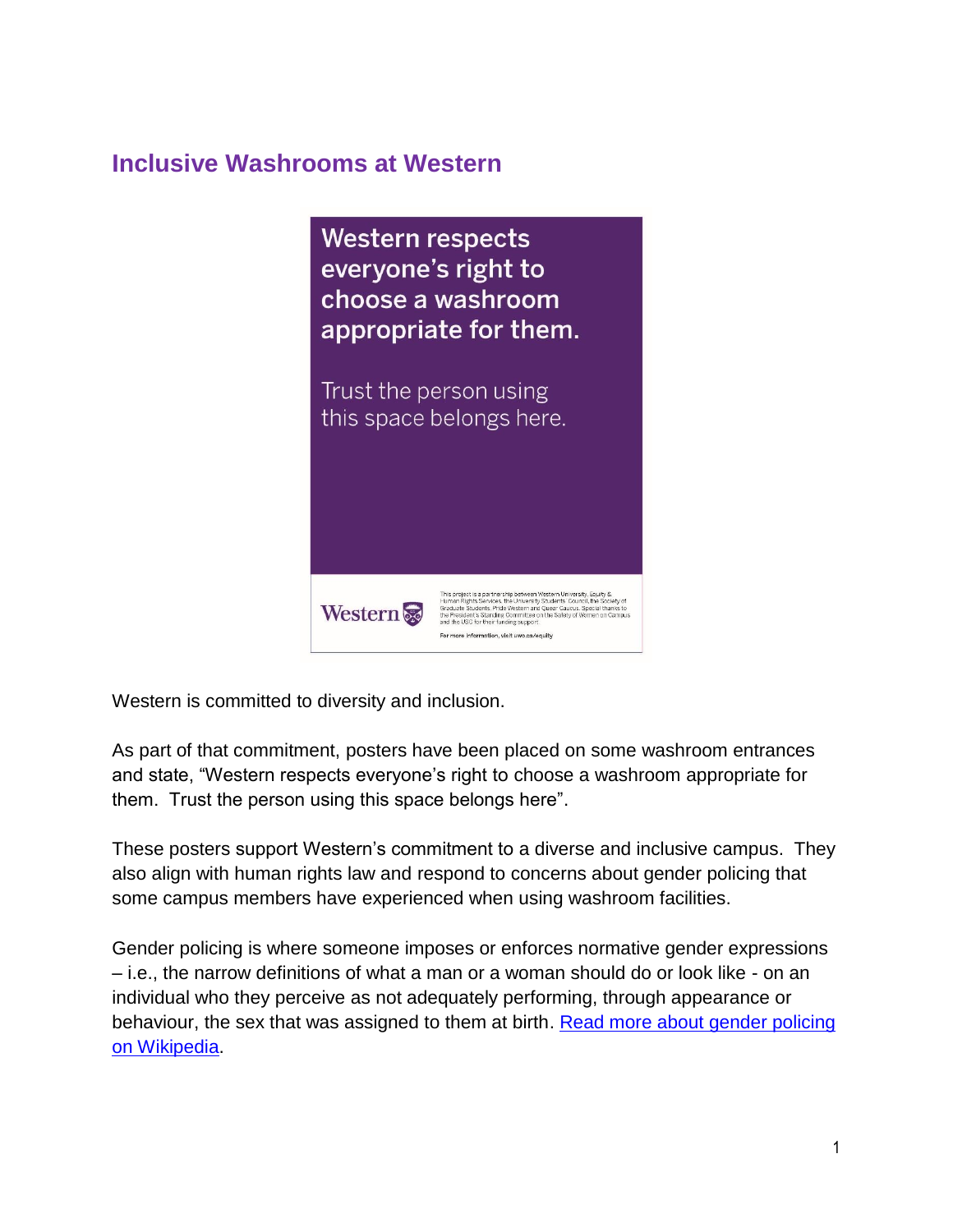non-discrimination and harassment. Gender policing a washroom is inappropriate and is contrary to Western's policy on

It is up to the individual to decide what washroom they wish to use based on their lived identity.

It is not up to anyone else to decide who can use, or who should use, any particular washroom facility.

# **What is Washroom Inclusivity?**

 Washroom inclusivity is a shift in how we think about the use of the washroom space. It identity of the person using it. is thinking about the washroom in terms of the service it provides, as opposed to the

 Washroom inclusivity is on-going work. We are now shifting to further consider washroom inclusivity of multi-user spaces from the perspective of gender. Western has long considered washroom inclusivity in addressing accessibility for persons with disabilities within washroom spaces. Single-user washrooms have also been made inclusive and available to all, regardless of gender identity and gender expression (see discussion on single-user washrooms). Family needs have also been considered and change tables have been installed in washrooms around campus.

# **Gender Identity and Washrooms**

 Everyone has the right to use the washroom without fear of violence or humiliation. Public institutions like Western University have a responsibility to respect an individual's right to choose a washroom that is appropriate for them. In fact, this is the law.

 **TransPULSE**, a 2010 Ontario-based research study on trans health, found the following:

- 20% of trans people "had been physically or sexually assaulted for being trans, and another 34% had been verbally threatened or harassed but not assaulted.
- Approximately, two-thirds of trans people in Ontario had avoided public spaces or situations because they feared harassment, being perceived as trans, or being "outed" as trans. Among those who had begun to live in their felt gender full or part-time, this proportion was higher (83%).
- The majority (57%) of trans Ontarians had avoided public washrooms due to these safety fears. (Bauer and Scheim, 2015).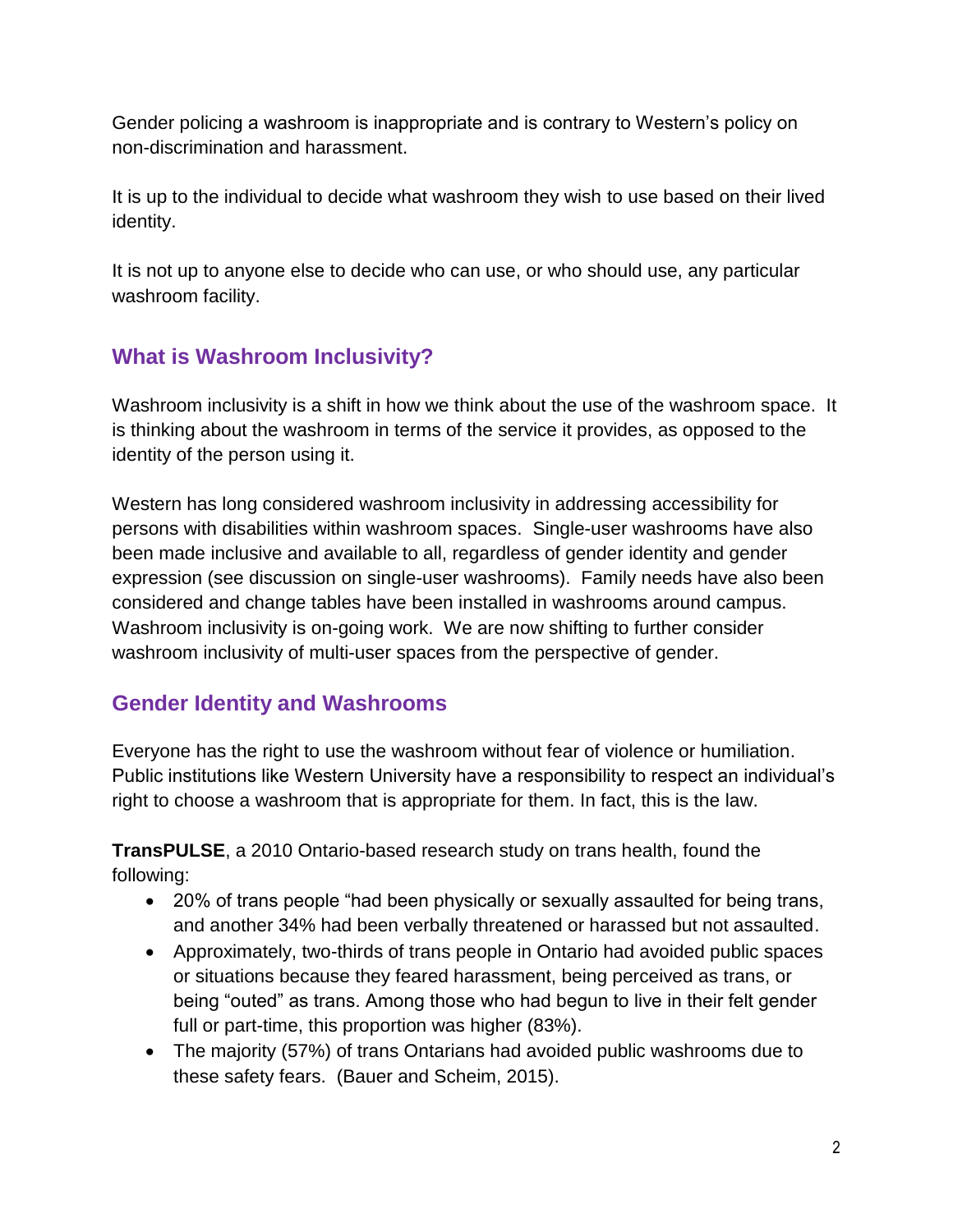In 2012, Ontario's Human Rights Code was amended to add the protected grounds of gender identity and gender expression. This confirms that all people have the right to access the washrooms, change rooms or other gendered spaces that align with their gender identity. Despite this legal right, trans people continue to experience gender policing, inappropriate questions or comments, harassment, physical or sexual assault, and negative encounters with security personnel when using gender-segregated washrooms. Avoiding washrooms can have negative health consequences, and can force trans people to avoid other public spaces because the washrooms are unsafe (e.g. schools) (Scheim, Bauer and Pyne, 2014).

# *Single-user washrooms – the "All-Gender Washroom" project (begun in 2012)*



 washroom which also includes a change table. This type of washroom can be used by The most "user-friendly" type of washrooms is a single user, gender neutral, accessible, everyone and maximizes privacy (Rainbow Health Coalition, 2015).

 with washroom facilities (i.e., a toilet, a sink, etc.) and used by all occupants of the A single-user washroom is not unlike the room, in many private homes, that is outfitted home, without regard to the gender identity or gender expression of the individual using it. Therefore, a single-user washroom marked as a "men's washroom" or "women's washroom" is an unnecessary barrier to washroom access.

 Single-user washrooms are available at Western. In 2013, a project began to replace read, "Washroom". Where the washrooms are accessible, the accessibility symbol is displayed. Where the washrooms have a change table inside, this is also marked on the door. all gender-specific signage on single-user washrooms with purple signs that simply

 We continue to monitor and replace single-user signage as necessary. We also emphasizing that single-user washrooms are an option. They are not intended to be *for*  recognize that single-user washrooms aren't always conveniently located. It also bears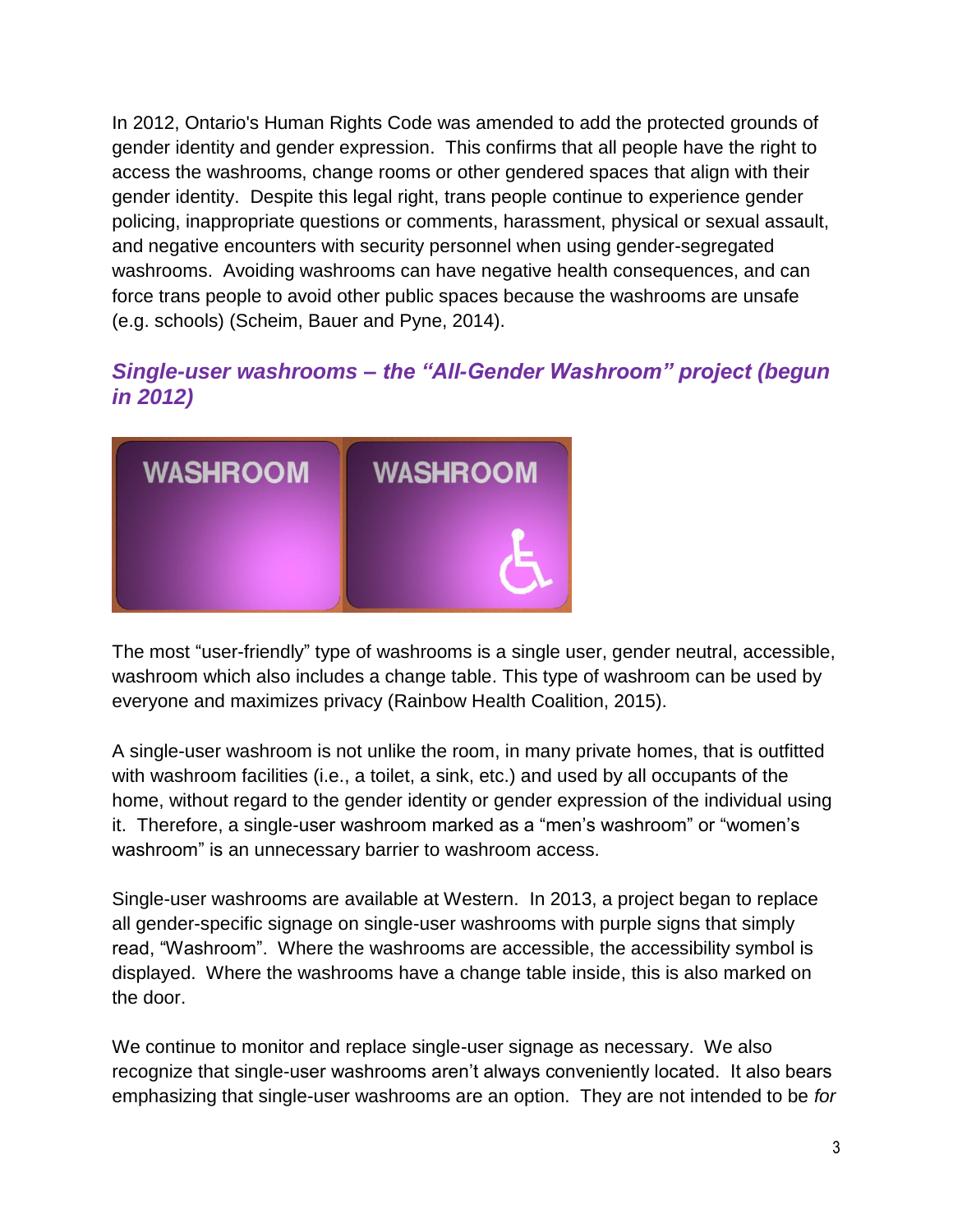any particular group and thus, people should not be directed to use them for the comfort of those who use multi-gender washrooms (this is washroom/gender policing). Rather, single user washrooms are available *to anyone* and can be used by *anyone* who is wants a private washroom facility.

# *A list of all singer-user washrooms is available at this end of this document.*

# *Multi-User Washrooms*

 Multi-user washrooms feature more than one stall and thus, they can be used by multiple people at a time. Where these washrooms are also accessible and/or have changing tables, they are marked accordingly. Signage marking these washrooms varies across campus.

With the exception of one washroom on campus, all multi-user washrooms are gender- segregated based on the gender binary – i.e., a "men's washroom" or a "women's washroom". The sole multi-user all-gender washroom is located in the FIMS/Nursing building; *however, it is not accessible*.

 Segregating washrooms by gender can affect many people who may not feel comfortable or welcome in washroom marked for men-only or women-only. For example:

- Those who do not identify as man/male or woman/female, trans people or gender non-conforming people
- Individuals with caregivers or attendants of a different gender identity.
- entering a washroom not designated for their own gender. • Parents caring for children of the opposite sex may need to choose between bringing the child into a washroom not designated for the child's gender or
- Men caring for babies often find that only the women's washroom has a change table.

table.<br>While Western does not yet have multi-user, fully accessible washrooms that are not poster campaign asks the community to **trust that the person using the space belongs there**. In other words, do not gender-police a washroom space by telling a person that they are in the wrong space and/or directing them to a different space. marked in terms of gender, conversations in this regard are underway. The current

We recognize that this is a shift in how many think about public washroom spaces. Anyone uncomfortable using a multi-user space for any reason is reminded that other washrooms, including single-user washrooms, are available.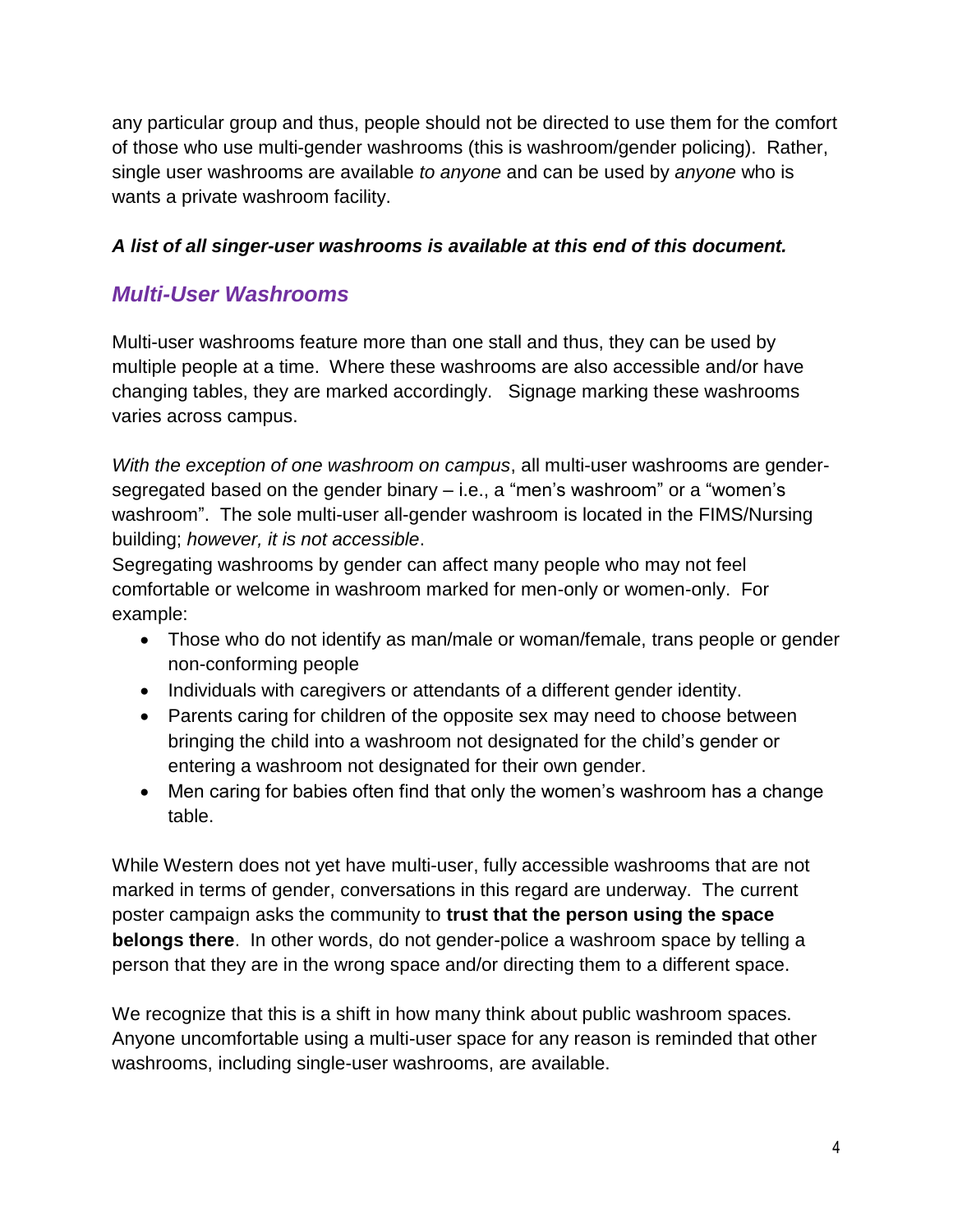# **Single-User Washrooms**

## **List of Room Numbers, by Building:**

Alumni Hall

- AH 103
- AH 109

### **Biotron**

- BIOTRON 03
- BIOTRON 04

## Boundary Layer Wind Tunnel

- BLWT 22
- BLWT 156

## Collip Building

• CB 109

## Chemistry Building

• ChB 006

# Dr. Don Rix Clinical Skills Learning Building

CSB 1733

### Dental Sciences Building

- DSB 0160C
- DSB 0160D

### Elborn College

- $\bullet$  EC 1514
- $\bullet$  EC 1515
- EC 2238
- EC 2239

### **Health Sciences Addition**

HSA 11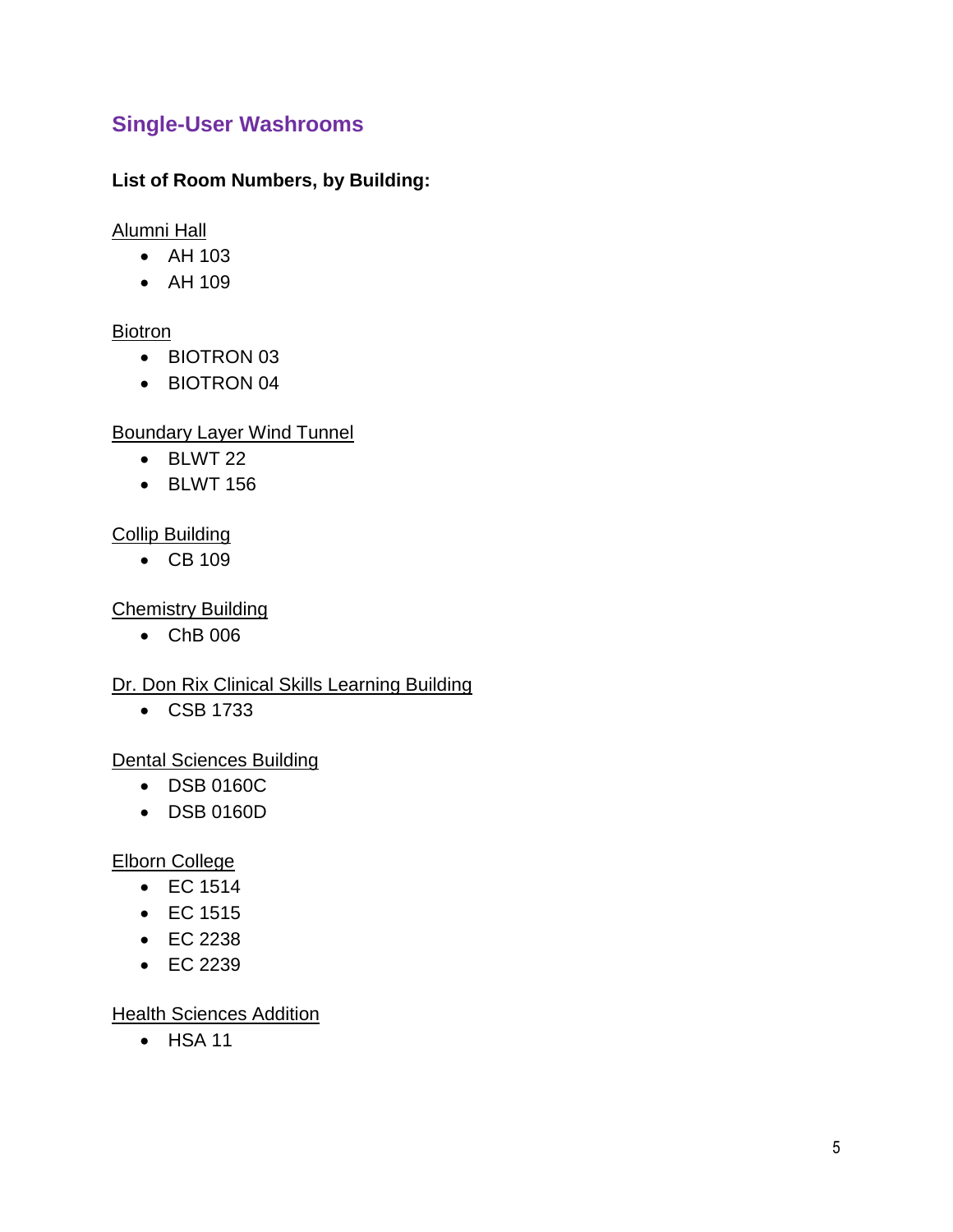### Arthur & Sonia Labatt Health Sciences Building

- HSB 200P (inside Dean's office)
- HSB 422

Kresge Building

 $\bullet$  KB 10

Natural Science Centre

- NSC 20A
- NSC 20B
- NSC 175 (inside Taylor Library).
- NSC 221

## North Campus Building

- $\bullet$  NCB 452
- $\bullet$  NCB 453

### Siebens Drake Research Institute

- SDRI 136
- SDRI 137

### Social Science Centre

- SSC 3318
- SSC 4318
- SSC 5318
- SSC 6318
- SSC 7318
- SSC 8351

### Somerville House

- SH 1302
- SH 3323
- SH 3325

### **Stevenson Hall**

- STvH 1126
- STvH 1151
- STvH 2128
- STvH 4128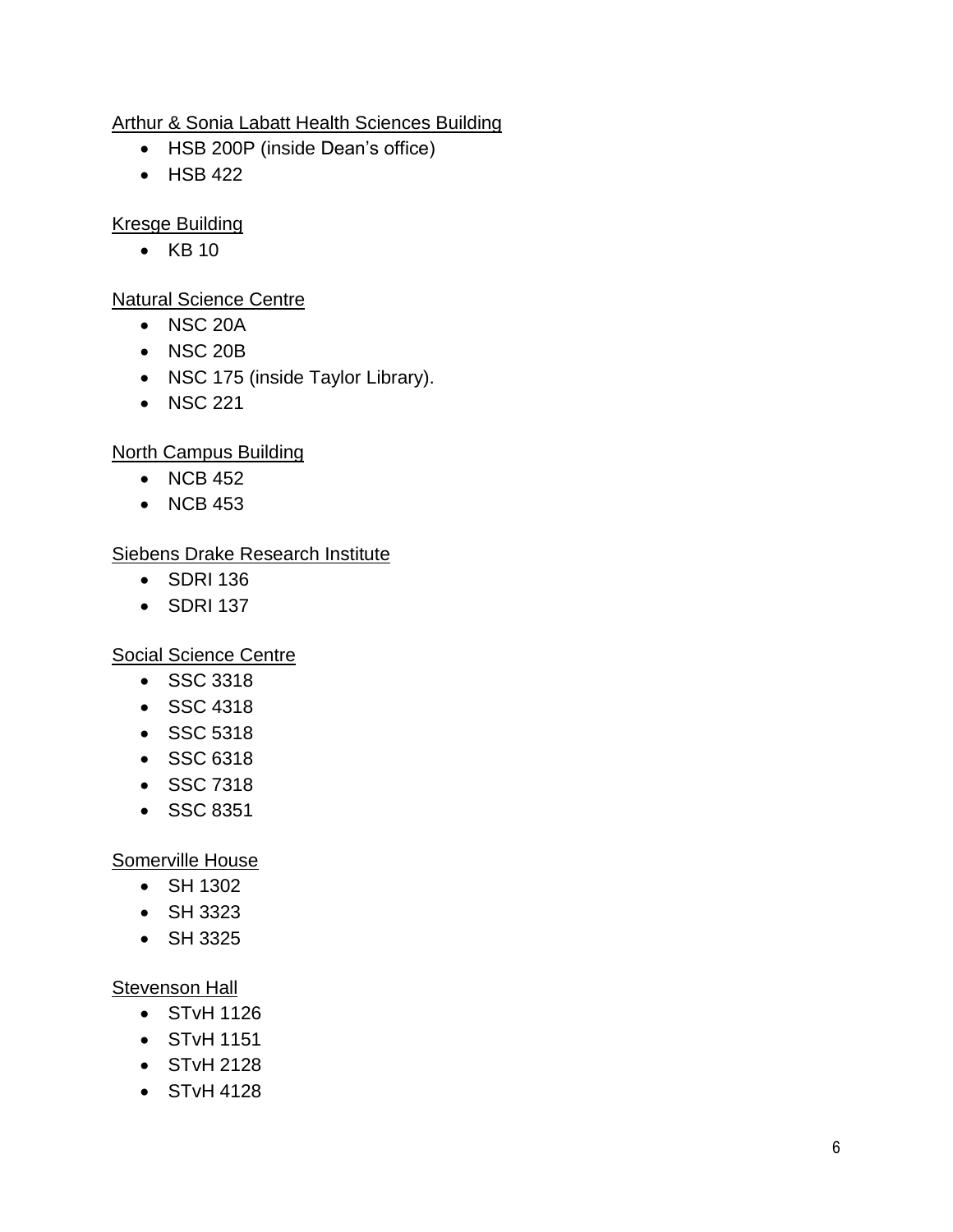### Support Services Building

• SSB 1312

# Talbot College

 $\bullet$  TC 135

# University Community Centre

- UCC 11F (inside Student Health Services)
- UCC 12G (inside Student Health Services)
- UCC 14K (inside Student Health Services)
- UCC 14L (inside Student Health Services)
- UCC 15A (inside Student Health Services; accessible to staff only)
- UCC 25 (inside Student Health Services)
- UCC 26 (inside Student Health Services)
- UCC 148

# John Labatt Visual Arts Centre

VAC 303

### Weldon Library

- WL 119A (locked obtain key at service desk)
- WL 245B (locked obtain key at service desk)

### Western Student Recreation Centre

 Students can ask for a staff member at the equipment desk to open the family change room.

### Western Student Services Building

- WSS 0147
- WSS 1119
- WSS 2119
- WSS 3119
- WSS 4119

Gender-neutral washrooms can also be found on the floor plans inventory from [Facilities Management](http://facilities.vm.its.uwo.pri/accessibility/)